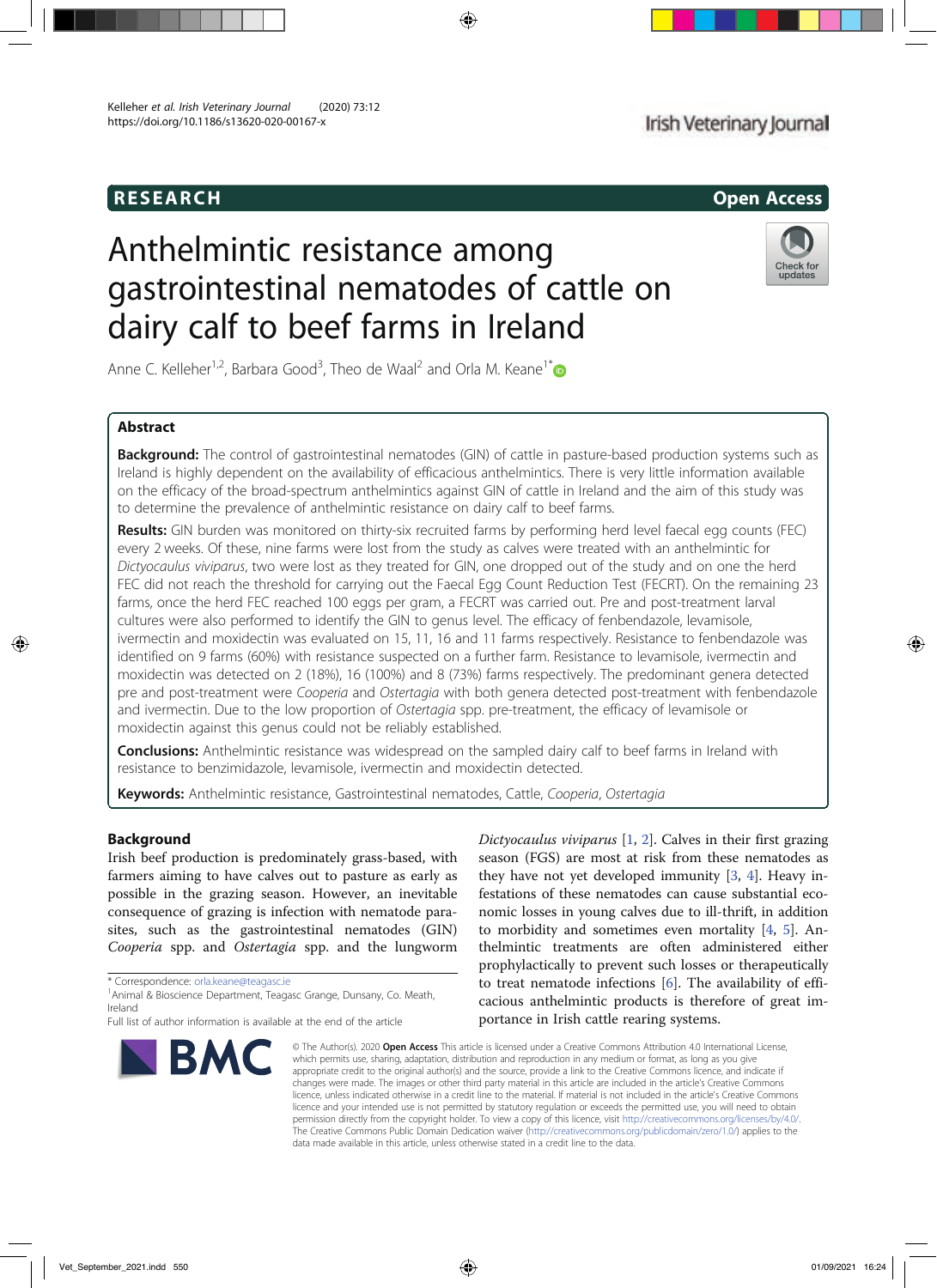There are currently three classes of broad-spectrum anthelmintics available for the control of GIN in cattle in Ireland, benzimidazoles (BZ), imidazothiazoles (LV) and macrocyclic lactones (ML). However, the chemoprophylactic approach to GIN control is threatened by the emergence of anthelmintic resistant nematode populations [7]. Anthelmintic resistance (AR) among GIN of small ruminants has previously been described [8–10] with widespread resistance reported in Ireland including populations of multi-drug resistant Teladorsagia circumcincta [11–13]. AR in GIN of cattle has been reported less frequently, although resistance has been identified in New Zealand, Australia, Europe and the USA [7, 14, 15]. While initial reports of inefficacy of these drugs identified the dose-limiting Cooperia spp. as the major species found post-treatment, inefficacy against Ostertagia spp. is increasingly reported [16–18]. Despite these reports, there is a dearth of knowledge regarding the extent of AR on Irish cattle farms. One study examined AR on 2 Irish beef research farms, enterprises with a large number of animal movements. On one farm fenbendazole, levamisole (LV) and ivermectin (IVM) were tested while on the second farm only IVM was tested. On both farms IVM resistant Cooperia spp. were identified [19]. A further study carried out on 4 dairy farms in the East of Ireland identified IVM resistant Cooperia spp. on each of them and resistant Ostertagia spp. on one farm [20]. Therefore, there is a need to quantify the extent of AR on cattle farms in Ireland. The aim of this study was to determine the efficacy of the three classes of anthelmintic drugs on commercial dairy calf to beef farms from Ireland.

# Methods

# Recruitment of farms

The study took place over the summers of 2017 and 2018. Farmers were recruited via the Teagasc drystock advisory service and interested farmers self-selected. In order to be considered for inclusion in the study, farmers required good animal handling facilities and to agree to submit calf faecal samples every 2 weeks until the faecal egg count reduction test (FECRT) was conducted. A minimum of 40 FGS calves was preferred. No attempt was made to ensure a systematic survey. Thirtysix dairy calf to beef farmers signed up for the study; 20 in 2017 and 16 in 2018. Four farms that participated in 2017 also participated in 2018 resulting in 20 farmers participating each year.

# Herd faecal egg count monitoring

In order to monitor the herd faecal egg count (FEC), participating farmers were required to collect fresh field faecal samples from 10 to 15 FGS calves every 2 weeks from the 1st of May and submit the samples to Teagasc. Once the faecal samples were received, a composite sample was generated by pooling 5 g of faeces from each calf and mixing well. Nematode eggs in the composite faecal sample were enumerated using a modified mini-FLOTAC method with a sensitivity of 5 epg. In brief, 5 g of the composite sample was suspended in 45 ml of deionised water. Large debris was subsequently removed by passing the slurry solution through a 250 μm sieve (Endecotts); the flow-through was then centrifuged at  $433 g$  for 3 min and the pellet resuspended up to 50 ml with saturated salt solution (specific gravity  $= 1.2$ ). The solution was inverted three times to mix and immediately used to fill 2 chambers of a mini-FLOTAC disk [21]. Eggs present in both chambers that were identified as Strongylid eggs were enumerated. The remainder of the composite faecal sample was examined for lungworm larvae using the Baermann technique [22]. If lungworm larvae were detected, the farmer was immediately contacted and advised of the result and invariably the calves were treated with an anthelmintic. The farm was then removed from the study to ensure the test was not performed on a pre-selected population of GIN. Herd faecal sample collection continued until the FECRT was carried out or the farm was removed from the study.

# Faecal egg count reduction test

Once the herd FEC reached approximately 100 epg the farmer was contacted and a date arranged to visit the farm. A conservative 100 epg herd FEC threshold was chosen as it was considered sufficient to allow calculation of the egg count reduction after anthelmintic treatment but conservative enough that it would have been unlikely that some animals could have very high counts that could cause clinical disease in individual animals, which would have been unacceptable to the farmers. In 2017, BZ and IVM were tested and each farm was visited twice (days 0, 14). On day 0, up to 40 calves from the grazing group were selected and systematically allocated to one of two groups as they entered the crush. All calves were weighed using an electronic scale (Tru-Test) and individual faecal samples collected *per rectum* from each calf. One group of calves was treated with IVM (Ivomec, Merial Animal Health Ltd) subcutaneously at a rate of 0.2 mg/kg body weight. The second group of calves was treated with oral fenbendazole (Panacur, Intervet Ireland Ltd) at a rate of 7.5 mg/kg body weight. All anthelmintic delivery equipment was calibrated on the day of administration. The calves returned to pasture after treatment. Faecal samples were stored in 70 ml faeces tubes (Starstedt) and transported to the laboratory where they were stored at 4 °C until analysis. On day 14 post-treatment the farm was revisited and faecal samples again collected from the calves per rectum. In 2018, LV and moxidectin (MOX) were tested and each farm was visited 3 times (days 0, 7 and 14). On day 0, up to 40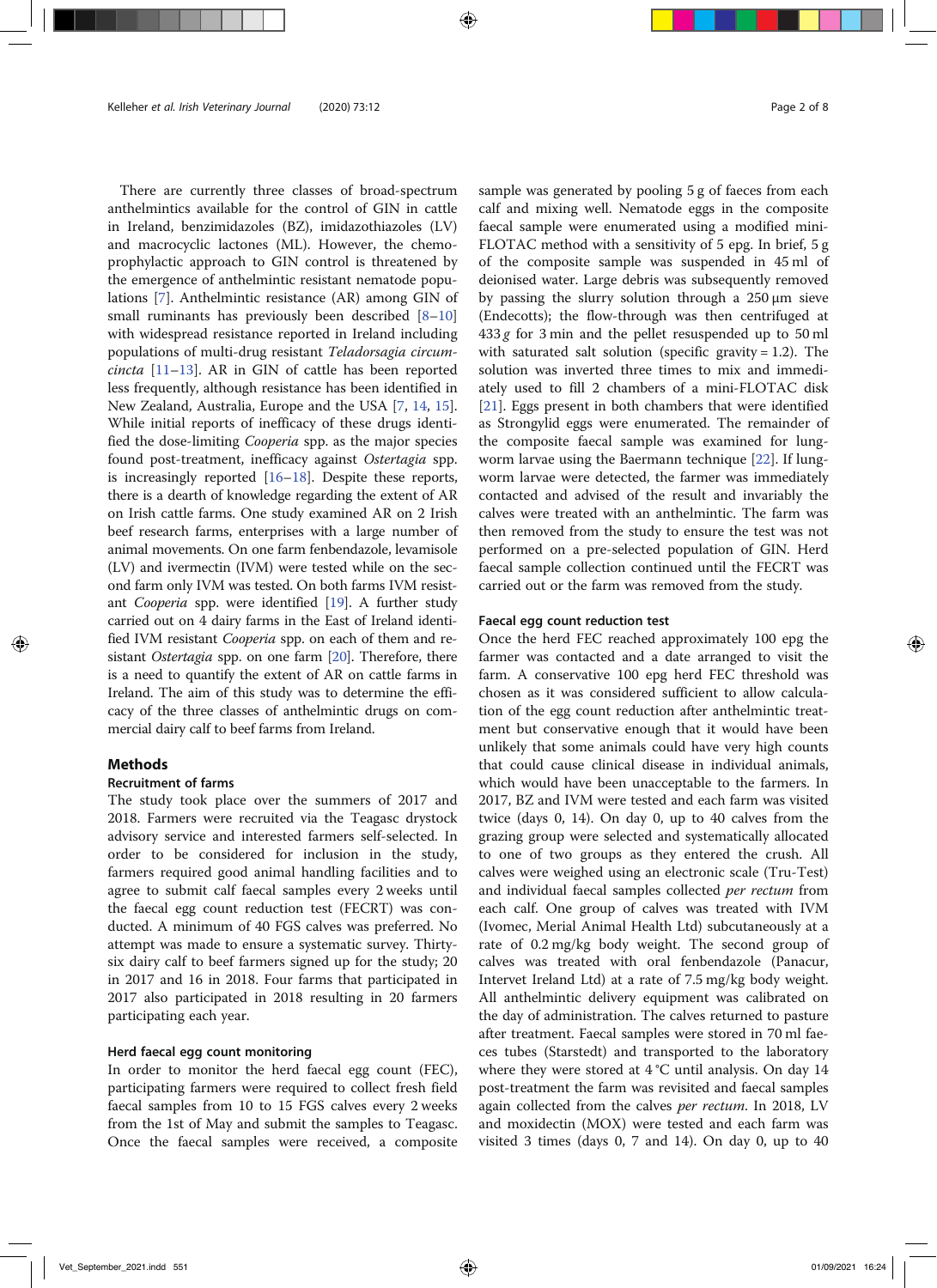calves from the grazing group were selected and systematically allocated to one of two groups as they entered the crush, all calves were weighted using an electronic scale and individual faecal samples collected per rectum from each calf. The first group received MOX (Cydectin, Zoetis Ireland Ltd) subcutaneously at a rate of 0.2 mg/kg body weight. The second group received oral LV (Levacide Low Volume Worm Drench, Norbrook Laboratories Limited) at a rate of 7.5 mg/kg body weight. All anthelmintic delivery equipment was calibrated on the day of administration. The calves returned to pasture after treatment. Individual calf faecal samples were collected per rectum from the calves that received LV on day 7 post-treatment while individual calf faecal samples were collected from calves that received MOX on day 14 post-treatment. On one farm in 2018, all 4 anthelmintics were tested. The FECRT was conducted on calves that had not previously been treated with an anthelmintic product; however, on one farm (farm 10) the calves were treated with a BZ product prior to the start of the study; 4 months before the FECRT was conducted.

Individual calf faecal samples were analysed for GIN FEC using the mini-FLOTAC method as described above. Only animals with both a pre and post-FEC were included and animals with a pre-treatment FEC < 10 epg were excluded from FECRT calculation. Groups with a mean pre-treatment FEC < 40 epg were also excluded from further analysis due to the low FEC. Data were analysed using the Shiny web interface for the R package eggCounts with paired samples and allowing individual efficacy [23]. If the mean FEC increased after anthelmintic treatment, the default prior for modelling the reduction was changed to Uniform(0,4) [23]. Resistance was considered present if the percentage reduction in egg count was < 95% and the lower value of the 95% uncertainty interval was < 90%. If only one of these two criteria was met then resistance was suspected [24].

# Larval identification

Larvae were cultured using standard techniques. Briefly, faeces were mixed with vermiculite and water and incubated at 23 °C for 14 days with the culture mixed daily for the first 3 days and water added as needed. Thirdstage larvae were subsequently recovered by baermanisation [22]. A larval culture containing an equivalent mass of faeces from all animals with sufficient faecal material available was carried out for pre-treatment samples collected on day 0, while coprocultures for each treatment group were carried out with faeces collected on day 7 or day 14. Larvae were stored in 175 ml culture flasks with vented caps at 4 °C until larval identification. For each sample pre and post-treatment at least 100 L3 (or however many L3 were available if < 100) were identified to genus level according to the diagrams and keys of van

Wyk and Mayhew [25]. The proportion of Cooperia spp. and Ostertagia spp. in each faecal culture was used to apportion the FEC pre and post anthelmintic treatment and to calculate the faecal egg count reduction (FECR) for each genus using a modified version of the RESO calculator, resoLootNew (https://wormmailinthecloud. wordpress.com/2011/03/25/drench-efficacy-calculatorsupdate/). A mean pre-treatment FEC of 20 epg was considered sufficient to calculate the FECR for each genus.

# Results

# Participating farmers

In total 36 farmers were recruited to the study; 20 farmers enrolled in 2017 while in 2018 a further 16 farmers enrolled while 4 farmers that had taken part in 2017 re-enrolled. However, the number of FECRTs completed was 15 in 2017 and 12 in 2018. In 2017, 4 farms were lost as calves were treated with an anthelmintic (2 treated for Dictyocaulus viviparus and 2 treated for GIN) and one farmer dropped out of the study. In 2018, 7 farms were lost as calves were treated with an anthelmintic (all were treated for *Dictyocaulus viviparus*) while on one farm the herd FEC did not exceed 20 epg and so the FECRT was not attempted. In total 3 tests were excluded as pre-treatment FEC did not reach the threshold of 40 epg. The number of tests completed and available for analysis for each anthelmintic is shown in Table 1.

# Faecal egg count reduction test

The efficacy of BZ was evaluated on 15 farms; of these, BZ resistance was identified on 9 farms with FECRs ranging from 27 to 94% (Table 2). BZ was determined to be effective against GIN on 5 farms, while resistance was suspected on one farm (Farm 1; FECR = 96, 95% U.I. = 86–100%). LV efficacy was evaluated on 11 farms; resistant GIN were identified on 2 farms with FECRs of 83 and 92% while GIN on the remaining 9 farms displayed LV susceptibility (Table 2). The efficacy of IVM and MOX was evaluated on 16 and 11 farms, respectively. Resistant GIN to IVM were confirmed on all 16 farms examined with FECRs ranging from − 181 - 93%; in contrast resistance to MOX was identified on 8 farms (FECRs 34–94%) with MOX susceptibility confirmed on 3 farms (Table 2).

# Larval identification

Larvae were recovered from coprocultures pre and post anthelmintic treatment for 12 farms in 2017 with the exception of Farm 21 post-IVM treatment and for all farms in 2018 with the exception of Farm 14 post-MOX treatment. Cooperia and Ostertagia were the predominant genera present on all farms, although on four farms a small number of other genera were present pretreatment. Only Cooperia spp. or Ostertagia spp. were found post-treatment. The number of larvae, percentage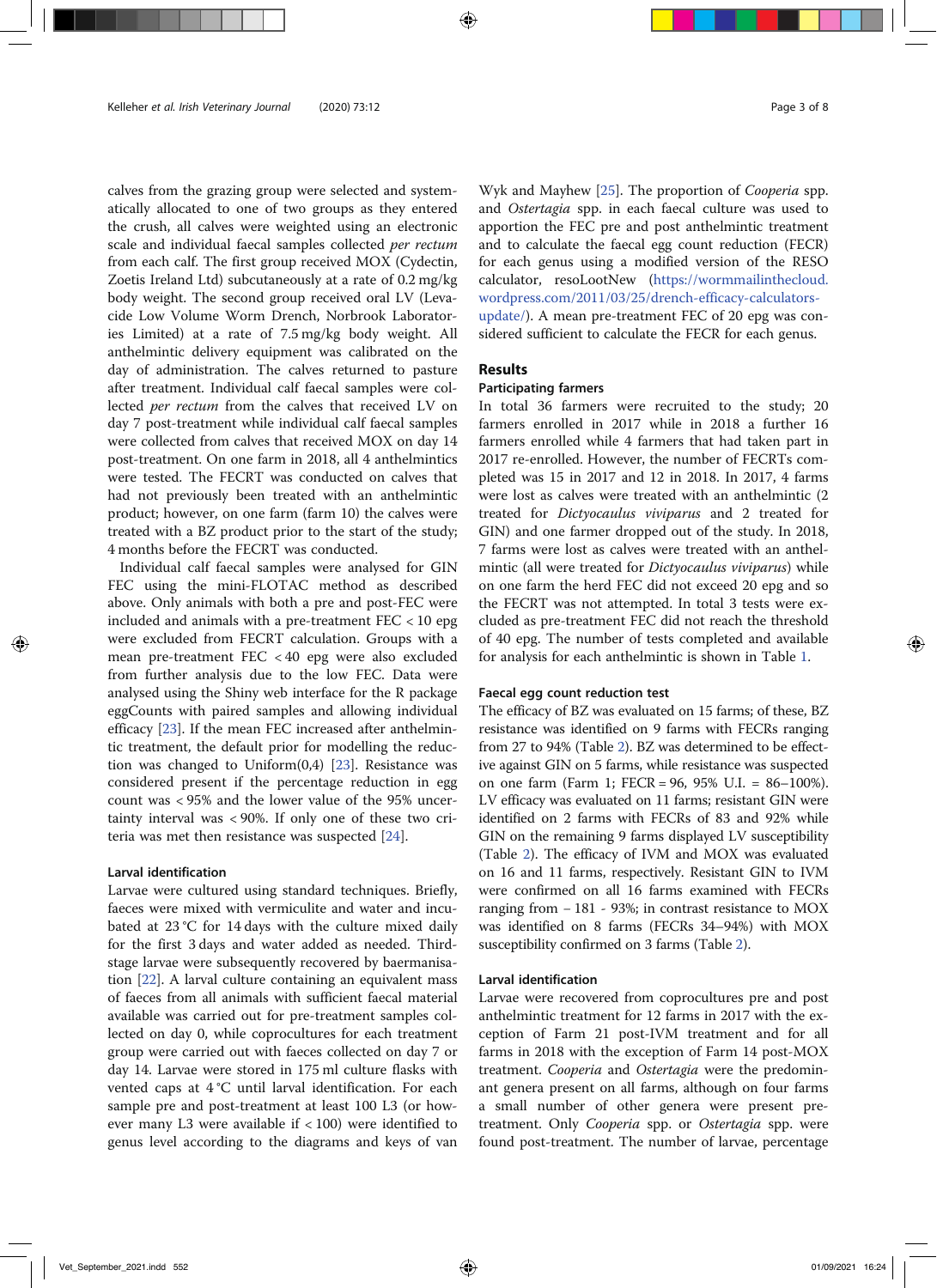| <b>Table 1</b> Number of farms that completed a faecal egg count |
|------------------------------------------------------------------|
| reduction test (FECRT) with each anthelmintic class and the      |
| number available for analysis after data quality control         |

|                    | ╭                   |                                     |
|--------------------|---------------------|-------------------------------------|
| No. farms enrolled | No. FECRT completed | No. FECRT available<br>for analysis |
| Benzimidazole      |                     |                                     |
| 21                 | 16                  | 15                                  |
| Levamisole         |                     |                                     |
| 20                 | 12                  | 11                                  |
| <b>Ivermectin</b>  |                     |                                     |
| 21                 | 16                  | 16                                  |
| <b>Moxidectin</b>  |                     |                                     |
| 20                 | 12                  | 11                                  |

of Cooperia spp. and Ostertagia spp. identified pre and post-anthelmintic treatment and anthelmintic efficacy against Cooperia spp. and Ostertagia spp. are shown in Tables 3 (BZ and IVM) and 4 (LV and MOX).

# **Discussion**

There are over 92,000 farms in Ireland, of which over 54,000 are classed as cattle rearing and fattening enterprises, which includes both dairy calf to beef and suckler beef production [26]. Despite the importance of this sector to the agricultural industry in Ireland, and the industry's reliance on a grass-based production system, there is a distinct lack of information on the prevalence of AR among GIN of cattle in Ireland, although resistance to IVM has been reported [19, 20]. This study provides clear evidence for resistance to all commonly available anthelmintic classes among GIN of cattle in Ireland,

Table 2 Number of animals, faecal egg count (FEC) pre and post treatment and FEC reduction (95% uncertainty interval) for faecal egg count reduction tests (FECRT) carried out with benzimidazole, levamisole, ivermectin and moxidectin on dairy calf to beef farms in Ireland

| Farm  | Benzimidazole (BZ) |                          |                | Levamisole (LV)    |                  |           |                | Ivermectin (IVM) |                         |           |           | Moxidectin (MOX)           |               |           |                |                |
|-------|--------------------|--------------------------|----------------|--------------------|------------------|-----------|----------------|------------------|-------------------------|-----------|-----------|----------------------------|---------------|-----------|----------------|----------------|
|       | No.                | Mean<br>calves FEC (epg) |                | %FECR (95% UI) No. | calves FEC (epg) | Mean      |                | %FECR (95% UI)   | No.<br>calves FEC (epg) | Mean      |           | %FECR (95% UI)             | No.<br>calves | Mean      | FEC (epg)      | %FECR (95% UI) |
|       |                    |                          | Pre Post       |                    |                  |           | Pre Post       |                  |                         |           | Pre Post  |                            |               |           | Pre Post       |                |
| -1    | 16                 | 139 6                    |                | 96 (86-100)        | <b>NT</b>        | <b>NT</b> | <b>NT</b>      | <b>NT</b>        | 18                      | 140       | 49        | 65 (47-78)                 | NT            | <b>NT</b> | <b>NT</b>      | <b>NT</b>      |
| 2     | 19                 | 182 56                   |                | 69 (57-78)         | 19               | 109       | 9              | $92(70-100)$     | 20                      | 141       | 392       | $-181$ ( $-241$ - $-101$ ) | 18            | 179       | 110            | 38 (19-59)     |
| 3     | 19                 | 341 25                   |                | 93 (89-95)         | NT               | NT.       | - NT           | <b>NT</b>        | 20                      |           | 380 162   | 58 (43-69)                 | ΝT            | NT.       | NT             | <b>NT</b>      |
| 4     | <b>NT</b>          | NT.                      | <b>NT</b>      | <b>NT</b>          | 17               | 52        | $\overline{1}$ | 98 (95-100)      | <b>NT</b>               | <b>NT</b> | <b>NT</b> | <b>NT</b>                  | 18            | 66        | $\mathbf{0}$   | 100 (98-100)   |
| $5^a$ | 18                 | 54                       | $\overline{1}$ | 98 (94-99)         | 20               | 48        | $\overline{1}$ | 99 (96-100)      | 19                      | 56        | 6         | 89 (81-95)                 | 15            | 69        | $\overline{1}$ | 99 (96-100)    |
| 6     | 15                 | 287 17                   |                | 94 (82-99)         | NT               | NT.       | <b>NT</b>      | <b>NT</b>        | 14                      |           | 223 190   | $15 (-78 - 74)$            | NT            | NT        | - NT           | NT             |
| 7     | 20                 | 258 6                    |                | 98 (96-99)         | <b>NT</b>        | NT NT     |                | <b>NT</b>        | 19                      |           | 297 179   | 39 (20-59)                 | NT            | NT.       | <b>NT</b>      | <b>NT</b>      |
| 8     | 20                 | 217 71                   |                | 68 (55-77)         | 18               | 409 1     |                | 100 (100-100)    | 19                      | 205       | 58        | 72 (59-80)                 | 19            | 317 37    |                | 88 (83-92)     |
| 9     | NT                 | NT.                      | NT             | NT                 | 18               | 266 0     |                | 100 (100-100)    | NT                      | <b>NT</b> | <b>NT</b> | NT                         | 18            | 144       | 54             | $62(37-84)$    |
| 10    | 19                 |                          | 266 108        | $60(37 - 75)$      | <b>NT</b>        | NT.       | <b>NT</b>      | <b>NT</b>        | 19                      | 419       | 277       | $34(16-54)$                | NT            | NT        | NT             | <b>NT</b>      |
| 11    | 13                 | 118 85                   |                | $27(12-50)$        | <b>NT</b>        | <b>NT</b> | <b>NT</b>      | <b>NT</b>        | 14                      | 82        | 6         | 93 (84-98)                 | NT            | <b>NT</b> | <b>NT</b>      | <b>NT</b>      |
| 12    | 17                 | 132 14                   |                | 89 (82-94)         | <b>NT</b>        | <b>NT</b> | <b>NT</b>      | <b>NT</b>        | 19                      | 142 65    |           | 54 (32-71)                 | NT            | <b>NT</b> | <b>NT</b>      | <b>NT</b>      |
| 13    | 18                 | 165 18                   |                | 89 (82-94)         | <b>NT</b>        | <b>NT</b> | <b>NT</b>      | <b>NT</b>        | 19                      | 153 83    |           | $45(24-62)$                | <b>NT</b>     | <b>NT</b> | <b>NT</b>      | <b>NT</b>      |
| 14    | NT                 | NT.                      | NT             | NT                 | 18               | 67        | $\mathbf{0}$   | 100 (99-100)     | <b>NT</b>               | <b>NT</b> | <b>NT</b> | <b>NT</b>                  | 13            | 81        | 5              | 94 (89-98)     |
| 15    | <b>NT</b>          | NT.                      | NT             | <b>NT</b>          | <b>NC</b>        | <b>NC</b> | <b>NC</b>      | <b>NC</b>        | NT                      | <b>NT</b> | <b>NT</b> | NT                         | 17            | 48        | 2              | 97 (92-99)     |
| 16    | 18                 | 572                      | 21             | 96 (94-98)         | NT               | NT.       | <b>NT</b>      | <b>NT</b>        | 20                      | 524       | 156       | 70 (55-82)                 | NT            | <b>NT</b> | NT             | <b>NT</b>      |
| 17    | NT                 | NT NT                    |                | <b>NT</b>          | 16               | 129 3     |                | 98 (95-100)      | NT                      | <b>NT</b> | <b>NT</b> | NT                         | <b>NC</b>     | <b>NC</b> | <b>NC</b>      | <b>NC</b>      |
| 18    | 19                 | 177 2                    |                | 99 (98-100)        | 18               | 72        | - 12           | 83 (72-91)       | 18                      | 196       | - 35      | 82 (74-88)                 | 18            | 53        | $\overline{4}$ | 93 (86-98)     |
| 19    | <b>NT</b>          | NT NT                    |                | <b>NT</b>          | 17               | 95        | $\overline{0}$ | 100 (96-100)     | <b>NT</b>               | <b>NT</b> | <b>NT</b> | <b>NT</b>                  | 20            | 135       | 42             | 69 (52-80)     |
| 20    | <b>NT</b>          | <b>NT</b>                | <b>NT</b>      | <b>NT</b>          | 18               | 118 1     |                | 99 (97-100)      | <b>NT</b>               | <b>NT</b> | <b>NT</b> | <b>NT</b>                  | 19            | 97        | 7              | 93 (87-97)     |
| 21    | 20                 | 152                      | $\overline{1}$ | 99 (98-100)        | <b>NT</b>        | NT.       | <b>NT</b>      | NT               | 18                      | 110       | - 35      | 69 (50-82)                 | NT            | NT        | <b>NT</b>      | NT             |
| 22    | <b>NC</b>          | NC NC                    |                | <b>NC</b>          | NT               | <b>NT</b> | <b>NT</b>      | <b>NT</b>        | 10                      | 47        | 14        | $71(45 - 86)$              | NT            | <b>NT</b> | <b>NT</b>      | NT             |
| 23    | 19                 | 76                       | 8              | 90 (84-95)         | 19               | 45        | $\mathbf{0}$   | 100 (98-100)     | 20                      | 77        | 33        | 57 (34-74)                 | 17            | 43        | 28             | 34 (17-62)     |

<sup>a</sup>FECRT with all 4 anthelmintic classes carried out in the same year. For all other farms, BZ and IVM were tested in 2017 and LV and MOX in 2018 NC not calculated: pre-treatment FEC < 40 epg

NT not tested: anthelmintic class not evaluated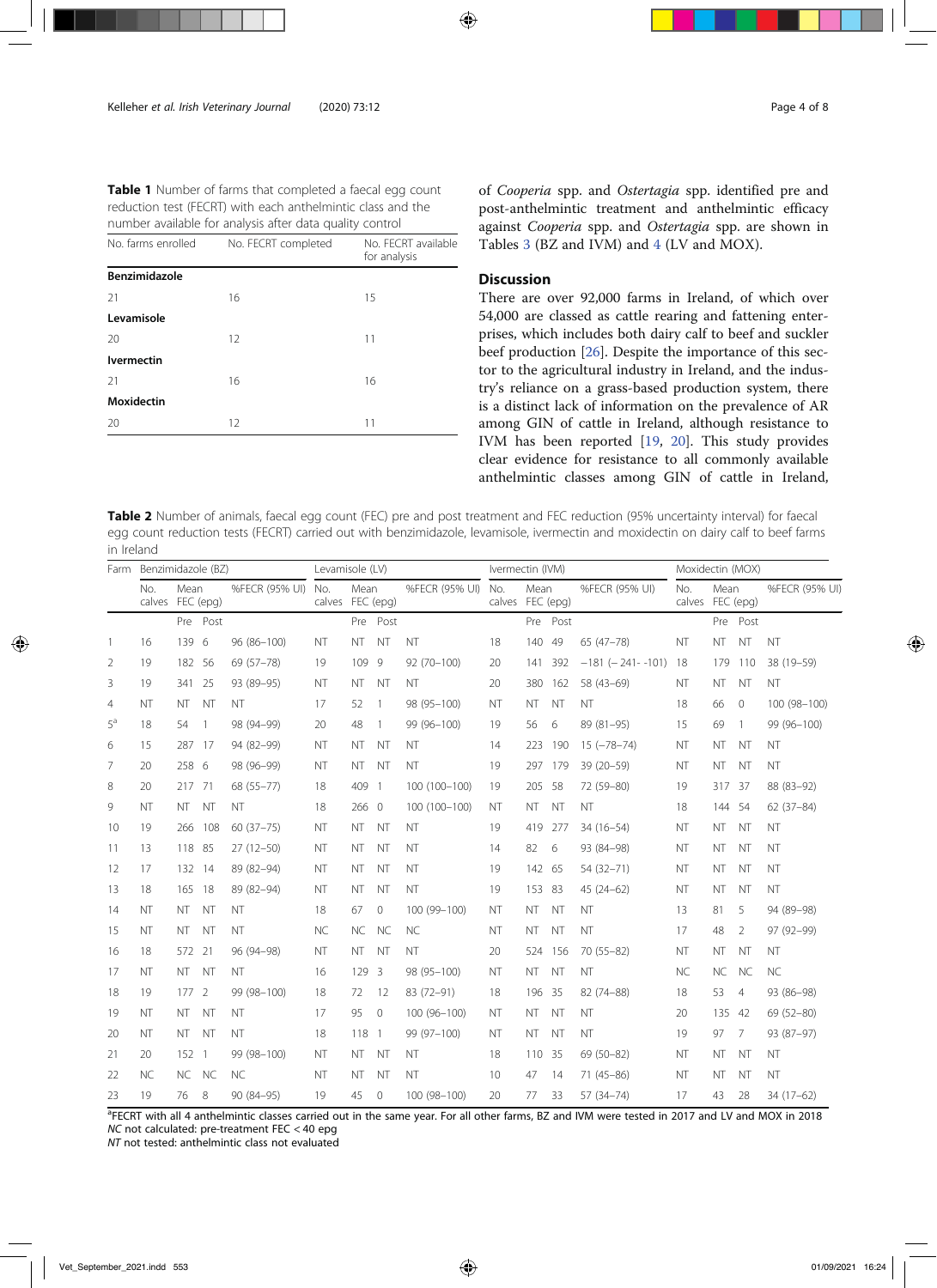including resistance to IVM in Ostertagia spp. The study was carried out on dairy calf to beef farms throughout Ireland, although the majority were located in the Midlands, South and South East of the country where the dairy calf to beef industry is concentrated. The prevalence of anthelmintic treatment failure on sheep farms in Ireland does not depend on geographical region [12]; given the similar cattle production system throughout the country and large number of animal movements [27, 28], it is similarly expected that geographical region will have no impact on prevalence of AR on Irish cattle farms. The study farms had an average farm size of 48 ha, compared to the average for Irish cattle rearing farms of 31 ha and for other cattle farms excluding dairy (primarily cattle finishing enterprises) of 37 ha [26] indicating that these farms were larger than the average beef farming enterprise. Additionally, it must be noted that participating farmers self-selected; therefore these farmers may have been more interested in AR or may have perceived GIN control to be an issue on their farm. Therefore, these farms may not be truly representative of all dairy calf to beef farmers in Ireland. Notwithstanding this, other studies have confirmed that IVM resistance is common on cattle farms in Ireland, albeit few farms have been previously tested [19, 20]. Prior to this study, testing for AR had only occurred on one farm although some farmers reported that they perceived IVM had become less effective. Farm 5 had tested for and confirmed resistance to IVM 5 years prior to this study. Historically this farm treated all calves each year with ivermectin at 3, 8 and 13 weeks post-turnout. In general, anthelmintic treatment practices varied both within farms

from year to year and between farms and almost all treated with anthelmintics for *Dictvocaulus*.

A number of studies have demonstrated AR in GIN of cattle worldwide [29–32]. In particular, for IVM, resistance is commonly found in *Cooperia* spp., which is the dose-limiting species [18]. Ostertagia spp. have been reported present after treatment with IVM in only a few studies [17, 33, 34], suggesting resistance to ML is not common for this genus. In this study, IVM resistance was detected on all farms (100%) tested. For all farms for which data was available, the reduction in the Cooperia-apportioned egg count after IVM treatment was < 95% while the reduction in Ostertagia-apportioned egg count after IVM treatment was < 95% on 9 farms and > 95% on 2 farms, indicating IVM resistance in both genera. On a number of farms, IVM failed to reduce the egg count apportioned to Cooperia at all. On one farm IVMresistant but MOX-susceptible GIN were identified, a situation reported previously [13, 15]. MOX-resistance was also confirmed on 8/11 (73%) of farms tested. Resistance among Cooperia spp. to MOX was also demonstrated; on all farms with confirmed MOX resistance, the reduction in Cooperia-apportioned egg count was < 95%. Unfortunately the efficacy of MOX against Ostertagia spp. could not be tested due to the low abundance of Ostertagia in 2018.

BZ-resistance was also common, confirmed on 9/15 (60%) farms tested with a further farm showing suspected resistance. The efficacy of BZ against both Ostertagia spp. and Cooperia spp. was < 95% on some farms, indicating BZ resistance in both genera in Ireland. The most efficacious class of anthelmintic was LV, only 2 farms (18%) displayed LV resistance. On both of these

Table 3 Efficacy of benzimidazole (BZ) and ivermectin (IVM) against Cooperia spp. and Ostertagia spp. on Irish dairy calf to beef farms

| Farm | Pre-treatment       |                |             |        | Post-BZ treatment        |                            | Post-IVM treatment |                          |                            |  |
|------|---------------------|----------------|-------------|--------|--------------------------|----------------------------|--------------------|--------------------------|----------------------------|--|
|      | No. L3<br>%Cooperia |                | %Ostertagia | No. L3 | %Cooperia<br>(%efficacy) | %Ostertagia<br>(%efficacy) | No. L <sub>3</sub> | %Cooperia<br>(%efficacy) | %Ostertagia<br>(%efficacy) |  |
| 2    | 100                 | 67             | 33          | 100    | 3 (99)                   | 97(11)                     | 100                | 76 (0)                   | 24(0)                      |  |
| 3    | 100                 | 32             | 68          | 100    | 13 (97)                  | 87 (90)                    | 100                | 96(0)                    | 4(97)                      |  |
| 5    | 100                 | 41             | 59          | N/A    | N/A                      | N/A                        | 100                | 96 (68)                  | 4 (99)                     |  |
| 6    | 100                 | 76             | 24          | 100    | 48 (97)                  | 52 (90)                    | 98                 | 81 (0)                   | 17(27)                     |  |
| 7    | 100                 | $\overline{4}$ | 96          | N/A    | N/A                      | N/A                        | 100                | 33 $(0)^a$               | 67(54)                     |  |
| 8    | 100                 | 23             | 75          | 21     | 10(84)                   | 90 (56)                    | 97                 | 30(65)                   | 70 (75)                    |  |
| 10   | 35                  | 57             | 43          | 100    | 41 (63)                  | 59 (30)                    | 100                | 54 (7)                   | 46 (40)                    |  |
| 11   | 42                  | 10             | 90          | 52     | $(100)^a$                | 100(5)                     | 100                | 44 $(51)^a$              | 56 (93)                    |  |
| 12   | 100                 | 16             | 84          | 24     | 0(100)                   | 24 (87)                    | 100                | 32(0)                    | 68 (58)                    |  |
| 13   | 100                 | 5              | 95          | 29     | $(100)^a$                | 100(86)                    | 100                | 84 $(0)^a$               | 16(91)                     |  |
| 16   | 100                 | 72             | 27          | N/A    | N/A                      | N/A                        | 100                | 90 (51)                  | 10(85)                     |  |
| 21   | 100                 | 68             | 32          | N/A    | N/A                      | N/A                        |                    |                          |                            |  |

 $N/A$  not applicable: treatment was considered effective a Pre-treatment egg count apportioned to genus < 20 epg

- no larvae recovered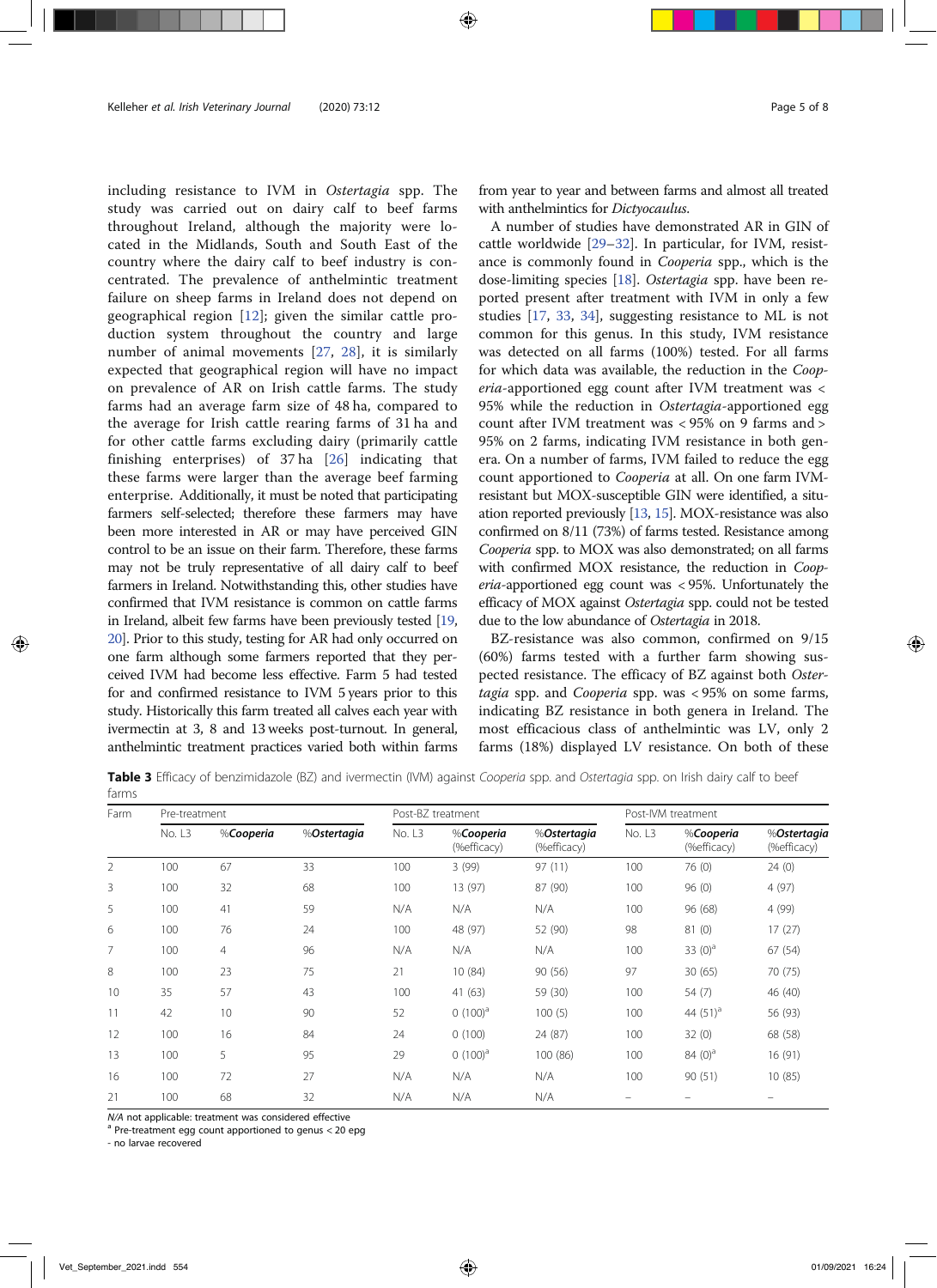Table 4 Efficacy of levamisole (LV) and moxidectin (MOX) against Cooperia spp. and Ostertagia spp. on Irish dairy calf to beef farms

| Farm           | Pre-treatment |           |             | Post-LV treatment |                          |                            | Post-MOX treatment |                          |                            |  |
|----------------|---------------|-----------|-------------|-------------------|--------------------------|----------------------------|--------------------|--------------------------|----------------------------|--|
|                | No. L3        | %Cooperia | %Ostertagia | No. L3            | %Cooperia<br>(%efficacy) | %Ostertagia<br>(%efficacy) | No. L3             | %Cooperia<br>(%efficacy) | %Ostertagia<br>(%efficacy) |  |
| $\overline{2}$ | 100           | 100       | $\mathbf 0$ | 100               | 67(87)                   | 33 $(0)^a$                 | 100                | 95 (46)                  | $5(0)^a$                   |  |
| $\overline{4}$ | 100           | 76        | 24          | N/A               | N/A                      | N/A                        | N/A                | N/A                      | N/A                        |  |
| 5              | 100           | 41        | 59          | N/A               | N/A                      | N/A                        | N/A                | N/A                      | N/A                        |  |
| 8              | 100           | 95        | 3           | N/A               | N/A                      | N/A                        | 100                | 99 (86)                  | 1 $(96)^a$                 |  |
| 9              | 100           | 99        |             | N/A               | N/A                      | N/A                        | 100                | 100(48)                  | $(100)^a$                  |  |
| 14             | 100           | 87        | 13          | N/A               | N/A                      | N/A                        | -                  |                          |                            |  |
| 15             | 100           | 22        | 87          | <b>NC</b>         | <b>NC</b>                | NC                         | N/A                | N/A                      | N/A                        |  |
| 17             | 100           | 78        | 22          | N/A               | N/A                      | N/A                        | <b>NC</b>          | <b>NC</b>                | NC                         |  |
| 18             | 100           | 97        | 3           | 100               | 91 (80)                  | $9(37)^a$                  | 100                | 100 (92)                 | $(100)^a$                  |  |
| 19             | 66            | 100       | $\mathbf 0$ | N/A               | N/A                      | N/A                        | 100                | 100(67)                  | $(ND)^a$                   |  |
| 20             | 100           | 95        | 5           | N/A               | N/A                      | N/A                        | 100                | 100 (92)                 | $(100)^a$                  |  |
| 23             | 100           | 100       | $\mathbf 0$ | N/A               | N/A                      | N/A                        | 100                | 100(5)                   | $(ND)^a$                   |  |

N/A not applicable: treatment was considered effective

NC not calculated: pre-treatment FEC < 40 epg

ND not determined: efficacy could not be determined as the genus was not detected pre-treatment

- no larvae recovered

 $a$  Pre-treatment egg count apportioned to genus  $<$  20 epg

farms efficacy against Cooperia spp. was < 95%; however efficacy against Ostertagia spp. could not be tested due to the low abundance of this genus. Generally Cooperia spp. are considered less pathogenic than Ostertagia spp. and calves are expected to develop immunity to *Coop*eria spp. reasonably quickly [35]. The detection of both ML and BZ-resistant Ostertagia spp. in Ireland is a particular cause for concern. LV has been reported to have poor efficacy against all stages of O. ostertagia [36] and BZ and ML anthelmintics are the most commonly recommended classes to use for the prevention of type II ostertagiosis due to their efficacy against both mature and immature nematodes [37].

The study was carried out in 2017 and 2018 but weather conditions for GIN transmission were more favourable in 2017. A drought in the summer of 2018 [38] meant that most farms presented with low herd FEC until at least mid-July. This was likely due to the lack of moisture, making it difficult for larvae to migrate out of the faecal pats combined with exposure of L3 to UV irradiation [39]. Therefore, mean FEC pre-treatment was generally higher in 2017 than in 2018. Notably, the 2018 weather conditions may also have differentially impacted Ostertagia spp. compared to Cooperia spp. as the proportion of Ostertagia spp. recovered from larval cultures was very low in 2018. This fact, combined with the lower pre-treatment FEC, meant that the proportion of FEC that could be apportioned to Ostertagia was too low to reliably test anthelmintic efficacy against this genus in 2018. However, it must be noted that many factors such as egg-laying capacity, immunity or density-dependent suppression of

egg laying as well as the culture conditions, which may not be optimal for all species, can all have an effect on the recovery rate of the different GIN species. Therefore, the species-specific values determined from larval cultures may not necessarily fully reflect the true species-specific egg counts or the worm burden in vivo [40–42].

Putative infection with *D. viviparus* was another factor which limited the number of farms included in the study. The high prevalence of this nematode in Ireland [43] combined with the unpredictable nature and severe consequences of the disease in naïve calves means that farmers monitor calves closely and commonly treat with an anthelmintic at signs of respiratory disease [44]. In this study, 25% of participating farmers were excluded as calves were treated with an anthelmintic before herd FEC reached the 100 epg threshold required to carry out the FECRT. While a vaccine for Dictyocaulus is available in Ireland, uptake is low (MSD Ireland, pers. comm.) and the recommendation to house calves until at least 14 weeks of age is not compatible with optimising the contribution of grazed grass to feed intake [45]. A modified vaccine schedule in which calves were vaccinated at 6 and 8 weeks of age and turned out to pasture immediately after the second vaccination showed efficacy under delayed *Dictyocaulus* challenge; however, it was not as effective as the conventional vaccine schedule during severe pasture challenge [46]. The heavy reliance on anthelmintic drugs, particularly MLs, to control and treat Dictyocaulus infection may be a contributing factor in the rise of AR in GIN.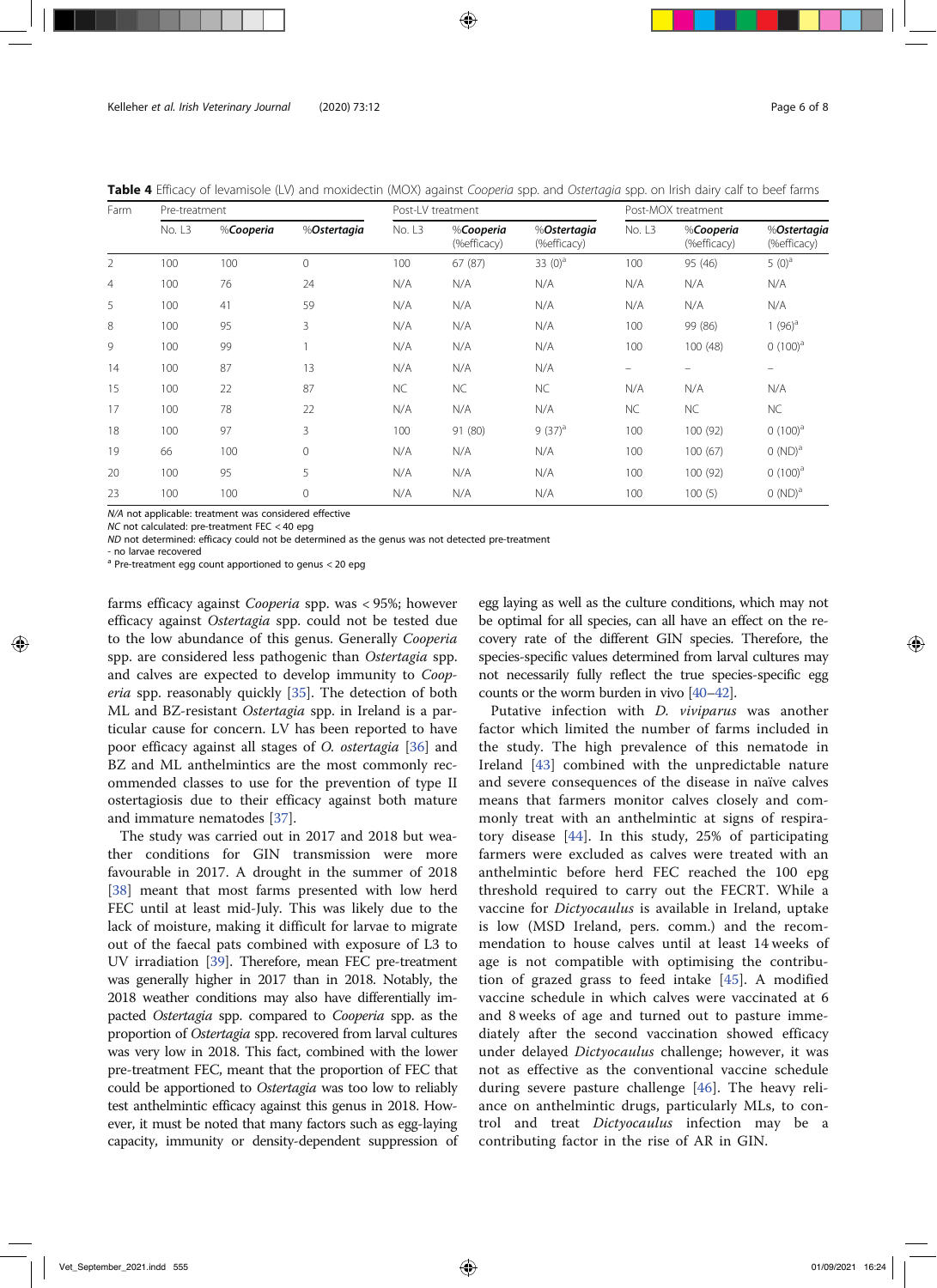The use of an untreated control group is generally recommended for FECRT, in order to allow for natural changes in FEC during the test [47, 48]. In this instance, a control group was not utilised due to farmer's perceptions of the risk from GIN and Dictyocaulus in an untreated group. However, the "eggCounts" package allowing individual efficacy was utilised along with the mini-FLOTAC method which has a sensitivity of 5 epg. Utilising an egg counting technique with high sensitivity has been reported to give good precision in the detection of AR [49]. It is also recommended for cattle that only oral formulations should be used in a FECRT [47]. Indeed it has been reported that oral MOX treatments are significantly less variable and more effective than injectable or pour-on treatments [50]. However, there is no oral IVM or MOX available on the market for cattle in Ireland.

The level of AR identified in this study demonstrates that strategies to manage GIN in the face of AR are urgently needed on Irish cattle farms. There is a dearth of information on parasite control practices on Irish cattle rearing and fattening farms and these need to be examined in order to identify risk factors associated with the development of AR and to take steps to mitigate these risks. Promoting the use of sustainable parasite control strategies is now imperative. Effective anthelmintic administration should be immediately promoted including appropriate anthelmintic selection, treating to the weight of the heaviest animal, calibration of anthelmintic administration equipment and good anthelmintic administration technique [51]. Strategies to increase refugia such as evaluating the need to treat older animals and grazing management, including avoiding moving stock to lowly contaminated pasture after treatment, should also be adopted. Indicators such as FEC or weight gain should be utilised to help target anthelmintic treatments [52]. In addition, further research on novel strategies for managing AR GIN or slowing the further development of AR, such as combination therapy or targeted selective treatment, is required. However, 43% of cattle rearing enterprises in Ireland are considered to be economically vulnerable, with the farm business not viable and no offfarm income [26]. Therefore strategies need to be developed that are appropriate to the needs and resources of Irish beef farmers.

# Conclusion

Irish cattle rearing relies on a pasture-based production system, aiming to maximise the contribution of grazed grass in the animal's diet [28]. Effective nematode control is critical in this system and to-date such control has been dependent on the availability of efficacious anthelmintics. The high prevalence of anthelmintic resistance found by this study indicates that anthelmintic resistance is a threat to our grass-based production system. Sustainable worm

control strategies, such as grassland management and targeted treatments, which prolong the life span of the currently available anthelmintics need to be implemented as a matter of urgency. However, as the emphasis in GIN control shifts from that of chemoprophylaxis, the impact on infection with Dictyocaulus will also need to be considered.

# Abbreviations

AR: Anthelmintic resistance; BZ: Benzimidazoles; FEC: Faecal Egg Count; FECR: Faecal egg count reduction; FECRT: Faecal Egg Count Reduction Test; FGS: First grazing season; GIN: Gastrointestinal nematode; IVM: Ivermectin; LV: Levamisole; ML: Macrocyclic lactone; MOX: moxidectin

#### Acknowledgements

The authors gratefully acknowledge the contribution of all farmers who participated in the study. We thank Pearse Kelly and the Teagasc drystock advisors for aiding with farmer recruitment. We also thank Teagasc staff, particularly Francis Collier, Joe Gill, Peter Grimes, Edward Mulligan, Martin Ryan, Pat Kane, Tony Curry and John Horan for their support and assistance with the farm visits and sample collection. We gratefully appreciate the assistance of Padraig O'Boyle, Shawnaa Desmond and David O'Keeffe with egg counting. Many thanks also to James O'Shaughnessy (DAFM) for assistance with larval identification.

#### Authors' contributions

BG, TDW and OMK designed the experiments. ACK performed sample collection and analysis. ACK, TDW and OMK analysed the data and prepared the manuscript. The author(s) read and approved the final manuscript.

#### Funding

The research was funded by a Walsh Fellowship award GEAB0033.

#### Availability of data and materials

The datasets analysed during the current study are available from the corresponding author on reasonable request.

#### Ethics approval and consent to participate

All procedures involving animals were conducted with the approval of the Teagasc Animal Ethics Committee. Owner consent was also obtained for all animal sampling.

#### Consent for publication

Not applicable.

#### Competing interests

The author's declare they have no competing interests.

#### Author details

<sup>1</sup> Animal & Bioscience Department, Teagasc Grange, Dunsany, Co. Meath, Ireland. <sup>2</sup>School of Veterinary Medicine, University College Dublin, Belfield, Dublin 4, Ireland. <sup>3</sup>Animal & Bioscience Department, Teagasc Mellows Campus, Athenry, Co. Galway, Ireland.

# Received: 6 January 2020 Accepted: 26 June 2020 Published online: 01 July 2020

References

- 1. O'Shaughnessy J, Earley B, Mee JF, Doherty ML, Crosson P, Barrett D, de Waal T. Nematode control in suckler beef cattle over their first two grazing seasons using a targeted selective treatment approach. Ir Vet J. 2015;68(1):13.
- 2. Murphy TM, Fahy KN, McAuliffe A, Forbes AB, Clegg TA, O'Brien DJ. A study of helminth parasites in culled cows from Ireland. Prev Vet Med. 2006;76(1–  $2) \cdot 1 - 10$
- 3. Eysker M, Boersema JH, Kooyman FN, Ploeger HW. Resilience of second year grazing cattle to parasitic gastroenteritis following negligible to moderate exposure to gastrointestinal nematode infections in their first year. Vet Parasitol. 2000;89(1–2):37–50.
- 4. David G. Strategies for the control of parasitic bronchitis in cattle. In Practice. 1999;21:62–8.